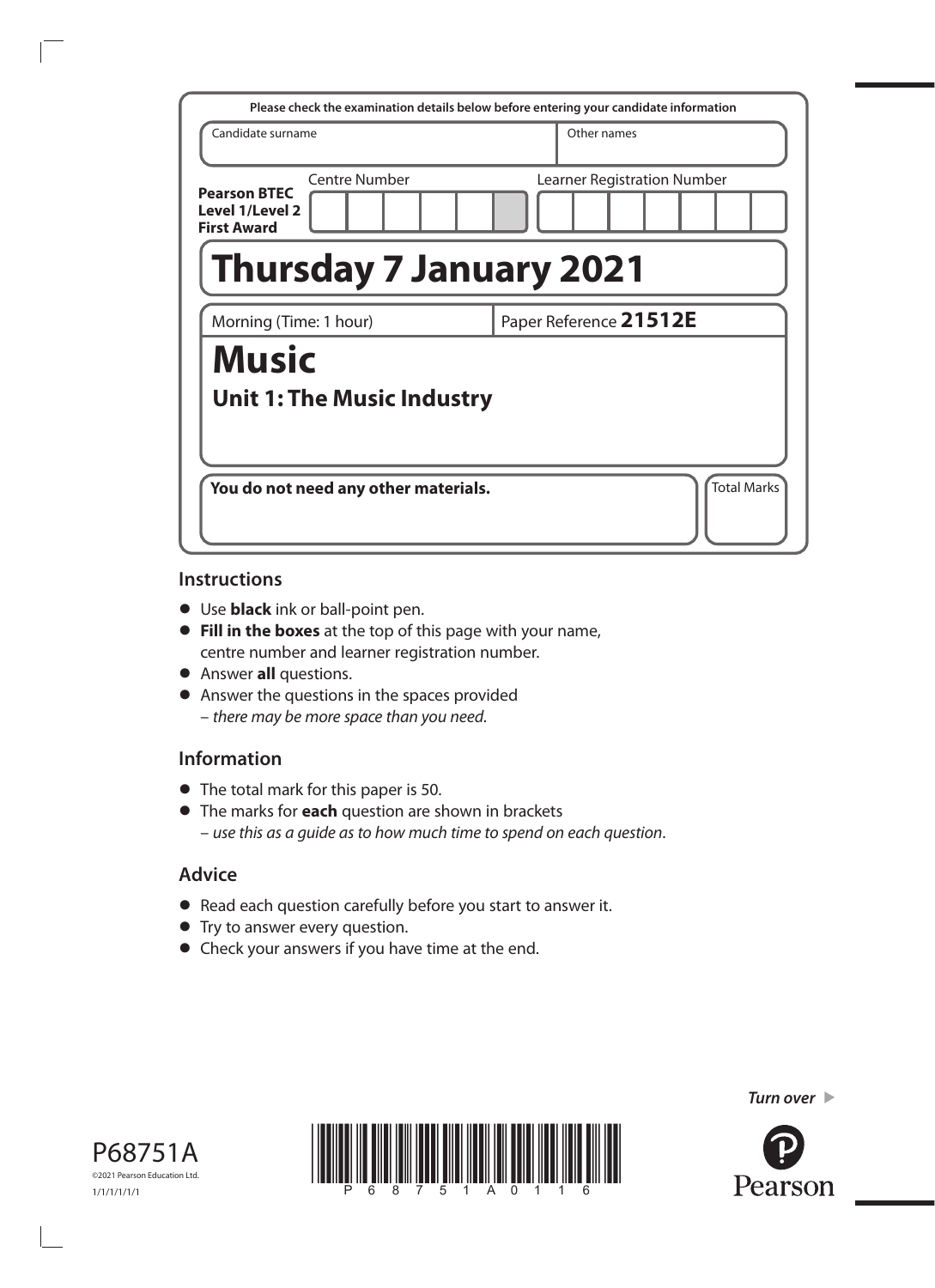| <b>Answer ALL questions.</b><br>provider with the National Section<br>Some questions must be answered with a cross in a box $\boxtimes$ . If you change your mind about an<br>answer, put a line through the box $\boxtimes$ and then mark your new answer with a cross $\boxtimes$ .<br>Identify the job role typically responsible for conducting, arranging and<br>leading rehearsals.<br><b>Musical director</b><br>$\times$<br>A<br>Producer<br>×<br>B<br>$\times$<br>Session musician<br>C.<br>$\bowtie$<br><b>D</b> Songwriter<br>(Total for Question 1 = 1 mark)<br>Which one of the following organisations represents instrumental teachers?<br><b>PONDANT PRODUCT</b><br>A BECTU<br><b>MPG</b><br>$>\left\vert \right\rangle$<br>B<br>C MU<br>X<br><b>D</b> PLASA<br>$\mathbb{X}$<br>(Total for Question 2 = 1 mark)<br>実<br>ŽŬ<br>Which one of the following services might a hire company provide for the<br>music industry?<br>Sample clearance<br>$\boxtimes$<br>A<br>Screen printing<br>$\boxtimes$<br>Β<br>Self-publishing<br>$\boxtimes$<br>C<br>Studio space<br>$\boxtimes$<br>D<br>(Total for Question 3 = 1 mark) |                |  | <b>SECTION A</b> |                                  |  |
|----------------------------------------------------------------------------------------------------------------------------------------------------------------------------------------------------------------------------------------------------------------------------------------------------------------------------------------------------------------------------------------------------------------------------------------------------------------------------------------------------------------------------------------------------------------------------------------------------------------------------------------------------------------------------------------------------------------------------------------------------------------------------------------------------------------------------------------------------------------------------------------------------------------------------------------------------------------------------------------------------------------------------------------------------------------------------------------------------------------------------------------|----------------|--|------------------|----------------------------------|--|
|                                                                                                                                                                                                                                                                                                                                                                                                                                                                                                                                                                                                                                                                                                                                                                                                                                                                                                                                                                                                                                                                                                                                        |                |  |                  |                                  |  |
|                                                                                                                                                                                                                                                                                                                                                                                                                                                                                                                                                                                                                                                                                                                                                                                                                                                                                                                                                                                                                                                                                                                                        |                |  |                  |                                  |  |
|                                                                                                                                                                                                                                                                                                                                                                                                                                                                                                                                                                                                                                                                                                                                                                                                                                                                                                                                                                                                                                                                                                                                        | $\mathbf{1}$   |  |                  |                                  |  |
|                                                                                                                                                                                                                                                                                                                                                                                                                                                                                                                                                                                                                                                                                                                                                                                                                                                                                                                                                                                                                                                                                                                                        |                |  |                  |                                  |  |
|                                                                                                                                                                                                                                                                                                                                                                                                                                                                                                                                                                                                                                                                                                                                                                                                                                                                                                                                                                                                                                                                                                                                        |                |  |                  |                                  |  |
|                                                                                                                                                                                                                                                                                                                                                                                                                                                                                                                                                                                                                                                                                                                                                                                                                                                                                                                                                                                                                                                                                                                                        |                |  |                  |                                  |  |
|                                                                                                                                                                                                                                                                                                                                                                                                                                                                                                                                                                                                                                                                                                                                                                                                                                                                                                                                                                                                                                                                                                                                        |                |  |                  |                                  |  |
|                                                                                                                                                                                                                                                                                                                                                                                                                                                                                                                                                                                                                                                                                                                                                                                                                                                                                                                                                                                                                                                                                                                                        |                |  |                  |                                  |  |
|                                                                                                                                                                                                                                                                                                                                                                                                                                                                                                                                                                                                                                                                                                                                                                                                                                                                                                                                                                                                                                                                                                                                        | $\overline{2}$ |  |                  |                                  |  |
|                                                                                                                                                                                                                                                                                                                                                                                                                                                                                                                                                                                                                                                                                                                                                                                                                                                                                                                                                                                                                                                                                                                                        |                |  |                  |                                  |  |
|                                                                                                                                                                                                                                                                                                                                                                                                                                                                                                                                                                                                                                                                                                                                                                                                                                                                                                                                                                                                                                                                                                                                        |                |  |                  |                                  |  |
|                                                                                                                                                                                                                                                                                                                                                                                                                                                                                                                                                                                                                                                                                                                                                                                                                                                                                                                                                                                                                                                                                                                                        |                |  |                  |                                  |  |
|                                                                                                                                                                                                                                                                                                                                                                                                                                                                                                                                                                                                                                                                                                                                                                                                                                                                                                                                                                                                                                                                                                                                        |                |  |                  |                                  |  |
|                                                                                                                                                                                                                                                                                                                                                                                                                                                                                                                                                                                                                                                                                                                                                                                                                                                                                                                                                                                                                                                                                                                                        |                |  |                  |                                  |  |
|                                                                                                                                                                                                                                                                                                                                                                                                                                                                                                                                                                                                                                                                                                                                                                                                                                                                                                                                                                                                                                                                                                                                        |                |  |                  |                                  |  |
|                                                                                                                                                                                                                                                                                                                                                                                                                                                                                                                                                                                                                                                                                                                                                                                                                                                                                                                                                                                                                                                                                                                                        | 3              |  |                  |                                  |  |
|                                                                                                                                                                                                                                                                                                                                                                                                                                                                                                                                                                                                                                                                                                                                                                                                                                                                                                                                                                                                                                                                                                                                        |                |  |                  |                                  |  |
|                                                                                                                                                                                                                                                                                                                                                                                                                                                                                                                                                                                                                                                                                                                                                                                                                                                                                                                                                                                                                                                                                                                                        |                |  |                  |                                  |  |
|                                                                                                                                                                                                                                                                                                                                                                                                                                                                                                                                                                                                                                                                                                                                                                                                                                                                                                                                                                                                                                                                                                                                        |                |  |                  |                                  |  |
|                                                                                                                                                                                                                                                                                                                                                                                                                                                                                                                                                                                                                                                                                                                                                                                                                                                                                                                                                                                                                                                                                                                                        |                |  |                  |                                  |  |
|                                                                                                                                                                                                                                                                                                                                                                                                                                                                                                                                                                                                                                                                                                                                                                                                                                                                                                                                                                                                                                                                                                                                        |                |  |                  |                                  |  |
|                                                                                                                                                                                                                                                                                                                                                                                                                                                                                                                                                                                                                                                                                                                                                                                                                                                                                                                                                                                                                                                                                                                                        |                |  |                  |                                  |  |
|                                                                                                                                                                                                                                                                                                                                                                                                                                                                                                                                                                                                                                                                                                                                                                                                                                                                                                                                                                                                                                                                                                                                        |                |  |                  |                                  |  |
|                                                                                                                                                                                                                                                                                                                                                                                                                                                                                                                                                                                                                                                                                                                                                                                                                                                                                                                                                                                                                                                                                                                                        |                |  |                  | <b>DOMORAL REPAIRS AND MEANS</b> |  |

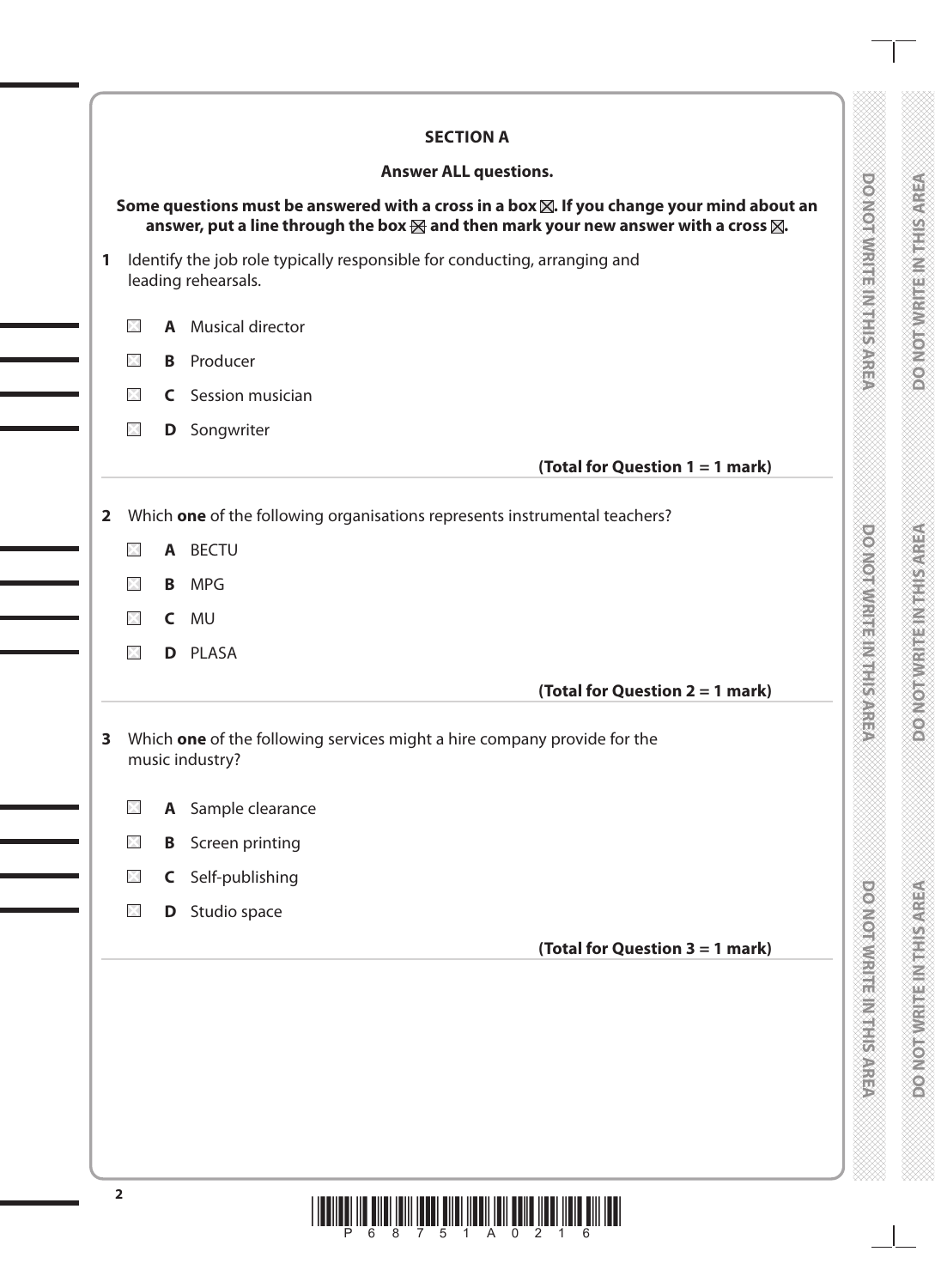|                        | A            | Distribution company                                                                                                 |
|------------------------|--------------|----------------------------------------------------------------------------------------------------------------------|
| $\times$               |              | <b>B</b> Public relations                                                                                            |
| $\times$               | $\mathsf{C}$ | Recording studio                                                                                                     |
| $\times$               | D            | <b>Transport company</b>                                                                                             |
|                        |              | (Total for Question 4 = 1 mark)                                                                                      |
|                        |              | Which one of the following is not a step an artist might take to break into the<br>music industry?                   |
| $\times$               |              | A Create promotional CDs                                                                                             |
| $\times$               | B            | Research other artists                                                                                               |
| $\times$               | C            | Manage staff                                                                                                         |
| $\times$               |              | <b>D</b> Volunteer at shows                                                                                          |
|                        |              | (Total for Question 5 = 1 mark)                                                                                      |
| $\bullet$<br>$\bullet$ |              | performs sound checks<br>makes sure that mics and lines work correctly.                                              |
|                        |              |                                                                                                                      |
|                        |              | (Total for Question 6 = 1 mark)                                                                                      |
|                        |              | Name the organisation that collects royalties on behalf of artists when their recorded<br>music is played in public. |

\*P68751A0316\* *Turn over*  **3**

٤

 $\perp$ 

**DO NOT WRITE IN THIS AREA**

**DOMOTWRITEINTHEAREA** 

 $\mathbb{R}^n$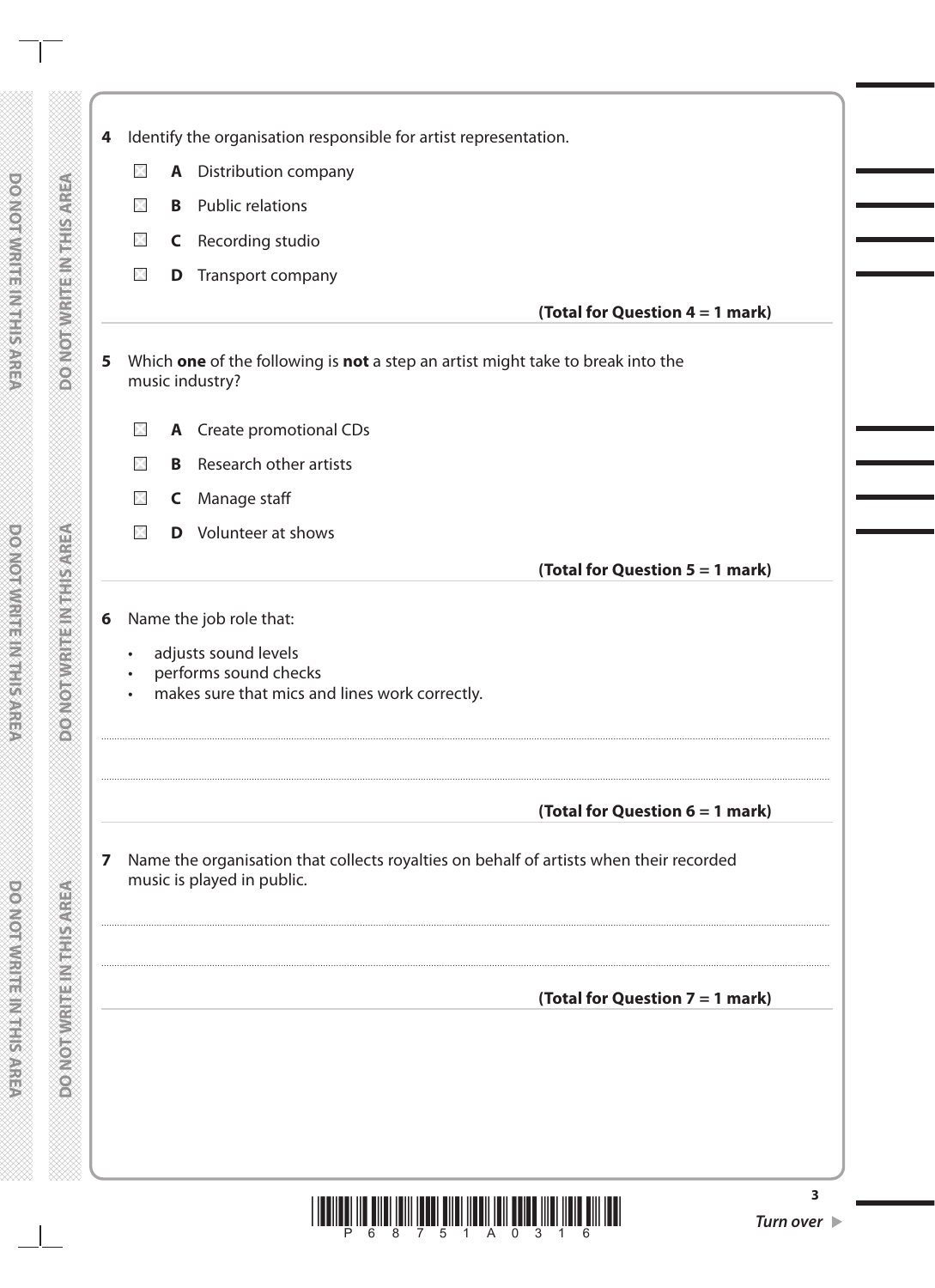| Give two responsibilities of a studio manager.<br>8<br>2<br>Draw one line to connect each job role to its relevant responsibility.<br>9 | (Total for Question 8 = 2 marks) | <b>DOMOTOWICE INTERNET</b>  | <b>DONORWATER NEEDS AT 2</b>   |
|-----------------------------------------------------------------------------------------------------------------------------------------|----------------------------------|-----------------------------|--------------------------------|
| Job role                                                                                                                                | Responsibility                   |                             |                                |
|                                                                                                                                         | Attending auditions              | 8                           |                                |
| Composer                                                                                                                                | Assisting with get-in            |                             |                                |
|                                                                                                                                         | Orchestrating and arranging      | NOTAWRITENNIST<br>2)<br>fr  | <b>RESERVE ENGINEERING</b>     |
| Accompanist                                                                                                                             | Stage planning                   |                             |                                |
|                                                                                                                                         | Supervision of crew              |                             |                                |
|                                                                                                                                         | (Total for Question 9 = 2 marks) | <b>DOMONICIAL STRAIGHTS</b> | <b>MONOTAL REGISTER ON GAS</b> |

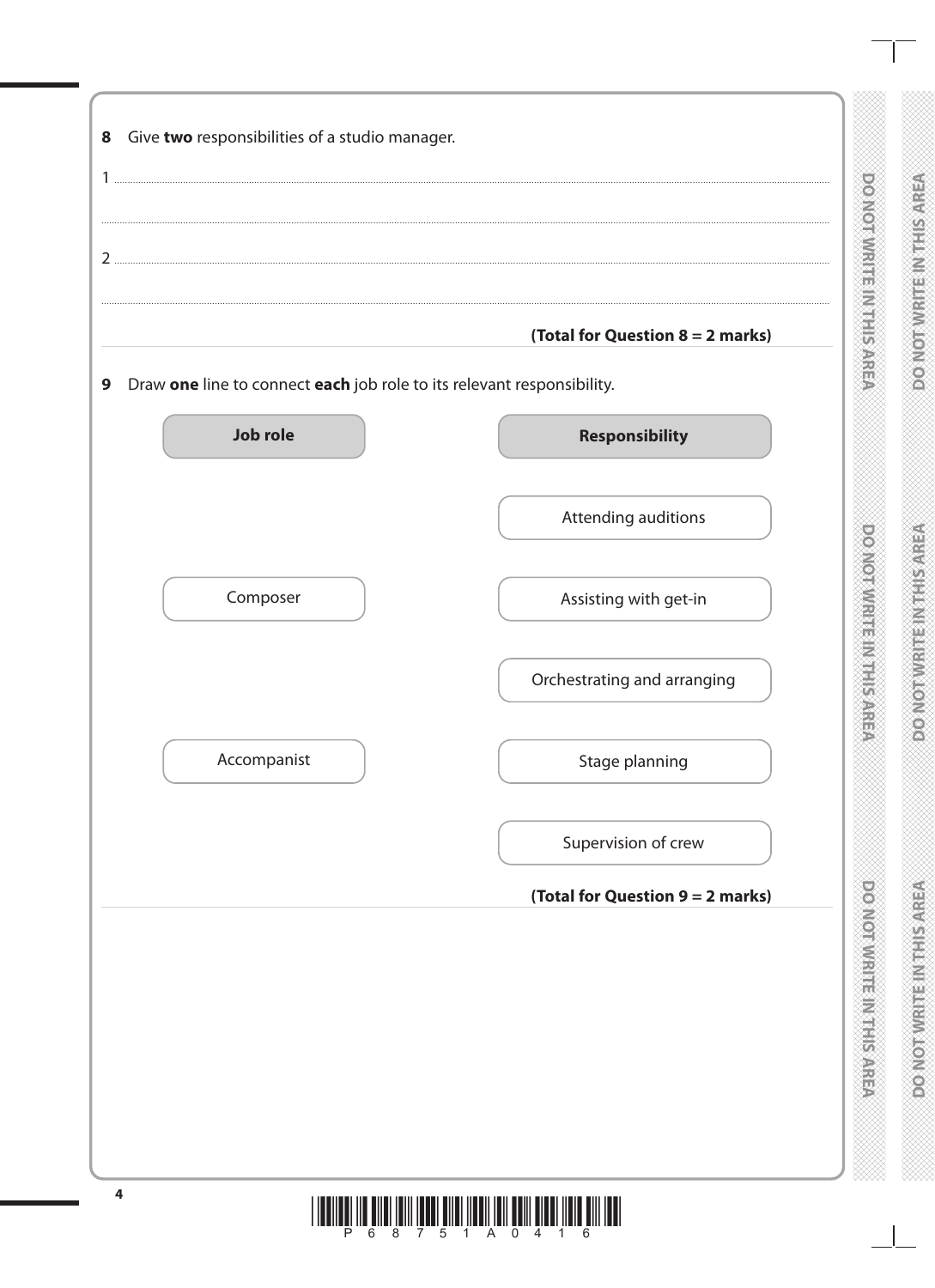|              | (Total for Question 10 = 1 mark)                                                       |
|--------------|----------------------------------------------------------------------------------------|
|              | 11 Identify two types of organisation involved in the creation of a music album on CD. |
| $1_{\ldots}$ |                                                                                        |
| $2$          |                                                                                        |
|              | (Total for Question 11 = 2 marks)                                                      |
|              | 12 Explain one way a transport company supports a musician.                            |
|              |                                                                                        |
|              |                                                                                        |
|              | (Total for Question 12 = 2 marks)                                                      |
|              | <b>TOTAL FOR SECTION A = 16 MARKS</b>                                                  |
|              |                                                                                        |
|              |                                                                                        |
|              |                                                                                        |
|              |                                                                                        |
|              |                                                                                        |
|              |                                                                                        |
|              |                                                                                        |

**DOMOTWRITE INTHIE AREA** 

**DOOMOTUMRITEINTHISAREA** 

**DOMOTIVIRIUS IN THIS AREA** 

 $\Box$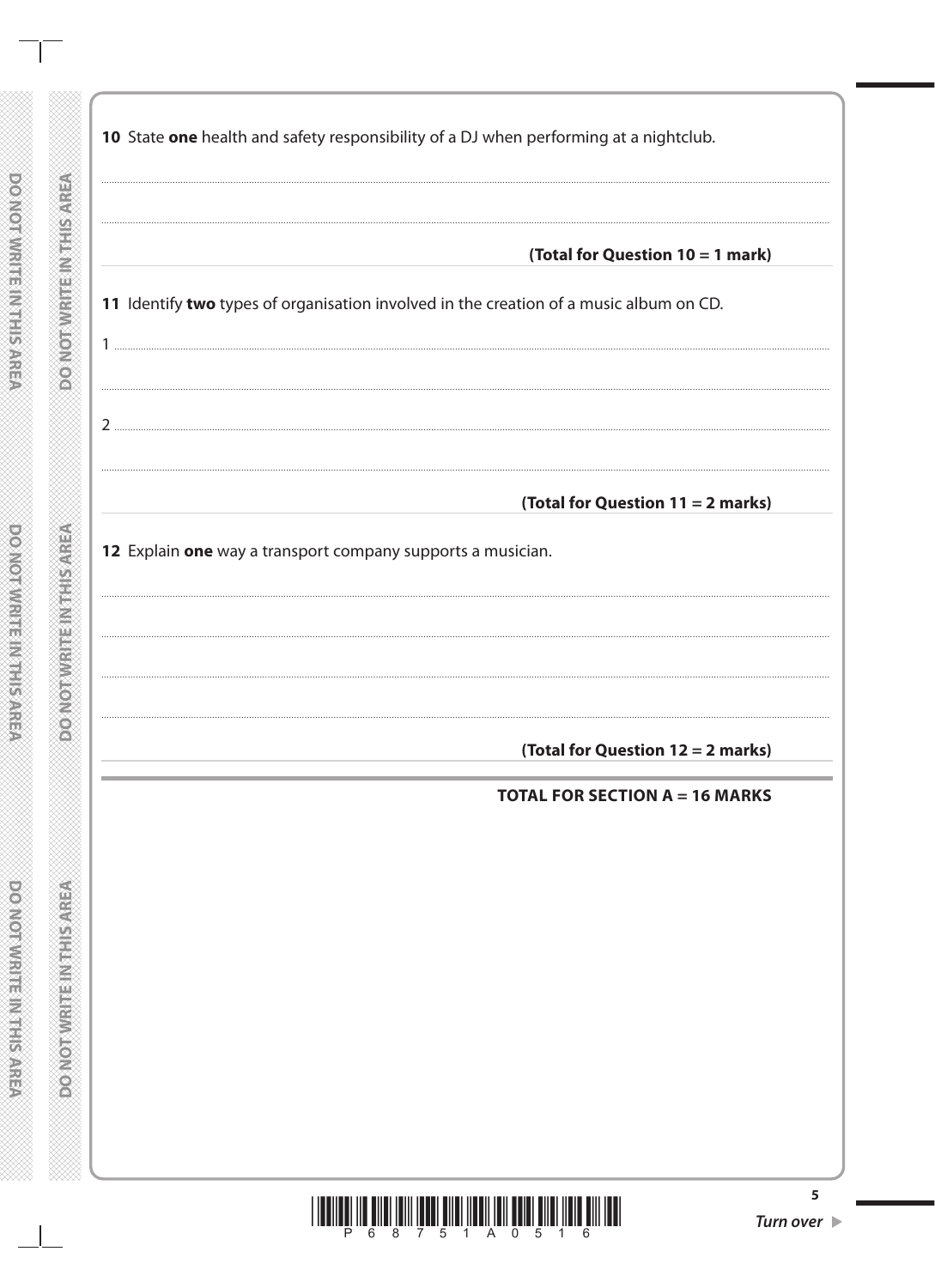|   | <b>SECTION B</b>                                                                                                                                                                                                                                                                                                           |                                     |  |
|---|----------------------------------------------------------------------------------------------------------------------------------------------------------------------------------------------------------------------------------------------------------------------------------------------------------------------------|-------------------------------------|--|
|   | Brief A should be used to answer questions 13 to 17.                                                                                                                                                                                                                                                                       |                                     |  |
|   | Read Brief A carefully and then answer the questions.                                                                                                                                                                                                                                                                      |                                     |  |
|   | <b>Brief A - Promoting Kalamara</b>                                                                                                                                                                                                                                                                                        |                                     |  |
|   | <b>Promoting Kalamara</b>                                                                                                                                                                                                                                                                                                  |                                     |  |
|   | Zach is a self-employed promoter who works in a big city. He has been asked by a<br>new artist called Kalamara and their management to help put on a promotional show<br>in the city. The aim of the show is to promote Kalamara so as to gain more fans, create<br>wider media attention and attract A&R representatives. | <b>ONOrman Prediction Provide</b>   |  |
|   | Zach needs to find a suitable venue, negotiate fees and create a contract for the show<br>with Kalamara.                                                                                                                                                                                                                   |                                     |  |
|   | 13 Give one way that Zach might advertise the show online.                                                                                                                                                                                                                                                                 | <b>DOINGTHEFT</b>                   |  |
|   | (Total for Question 13 = 1 mark)                                                                                                                                                                                                                                                                                           |                                     |  |
|   | 14 The show could make money from ticket sales.                                                                                                                                                                                                                                                                            |                                     |  |
|   | Give two other ways this show could generate money.                                                                                                                                                                                                                                                                        |                                     |  |
|   |                                                                                                                                                                                                                                                                                                                            |                                     |  |
|   |                                                                                                                                                                                                                                                                                                                            |                                     |  |
|   |                                                                                                                                                                                                                                                                                                                            |                                     |  |
| 2 |                                                                                                                                                                                                                                                                                                                            |                                     |  |
|   |                                                                                                                                                                                                                                                                                                                            |                                     |  |
|   | (Total for Question 14 = 2 marks)                                                                                                                                                                                                                                                                                          |                                     |  |
|   |                                                                                                                                                                                                                                                                                                                            |                                     |  |
|   |                                                                                                                                                                                                                                                                                                                            |                                     |  |
|   |                                                                                                                                                                                                                                                                                                                            | <b>DONORMAN ESTABLE AND PRESENT</b> |  |
|   |                                                                                                                                                                                                                                                                                                                            |                                     |  |
|   |                                                                                                                                                                                                                                                                                                                            |                                     |  |
|   |                                                                                                                                                                                                                                                                                                                            |                                     |  |
|   |                                                                                                                                                                                                                                                                                                                            |                                     |  |
|   |                                                                                                                                                                                                                                                                                                                            |                                     |  |

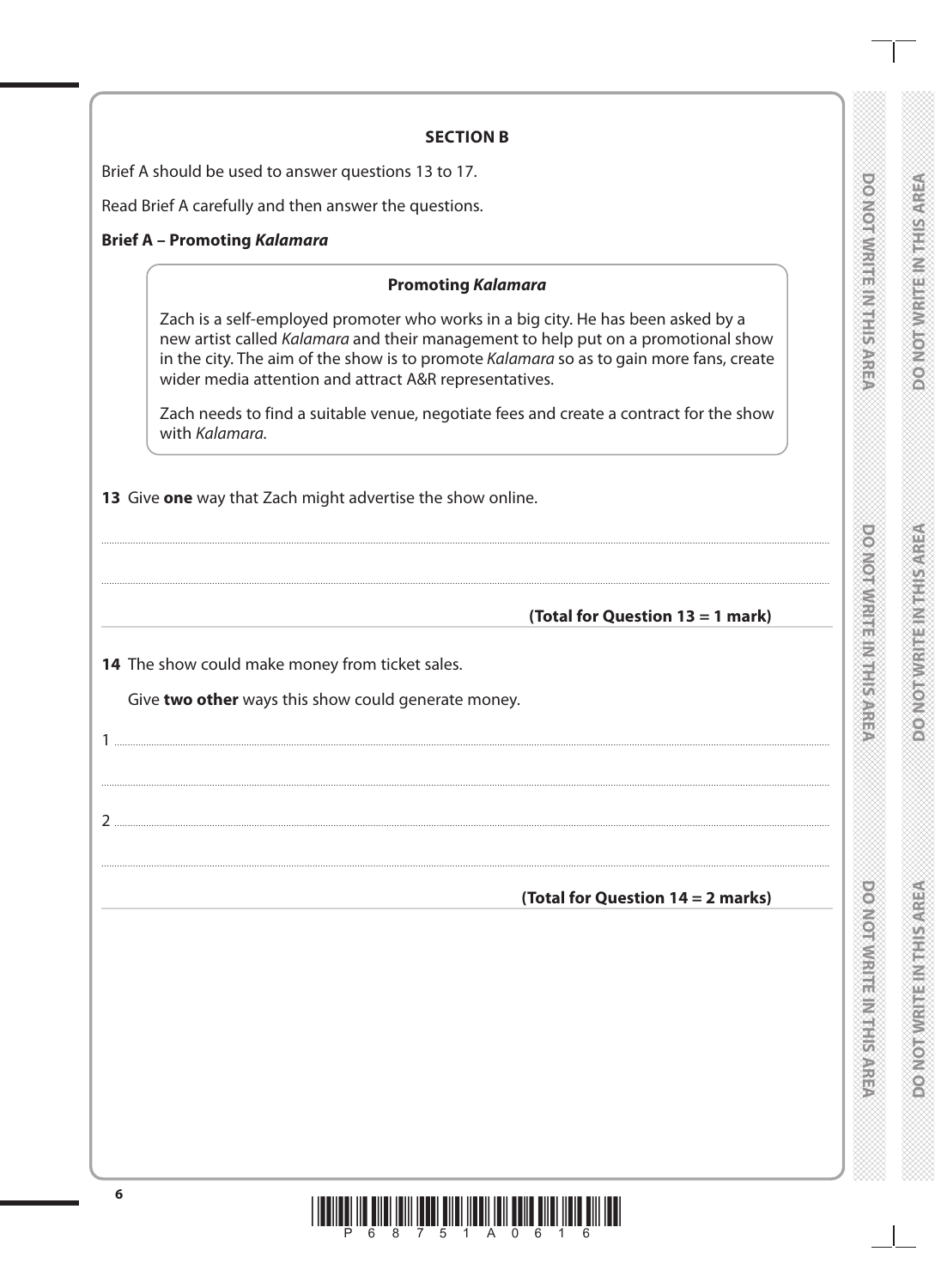|  | (Total for Question 15 = 2 marks)                                                   |  |
|--|-------------------------------------------------------------------------------------|--|
|  | 16 Explain two items a promoter might need to include in a contract with an artist. |  |
|  |                                                                                     |  |
|  |                                                                                     |  |
|  |                                                                                     |  |
|  |                                                                                     |  |
|  |                                                                                     |  |
|  | (Total for Question 16 = 4 marks)                                                   |  |
|  |                                                                                     |  |
|  |                                                                                     |  |
|  |                                                                                     |  |
|  |                                                                                     |  |
|  |                                                                                     |  |
|  |                                                                                     |  |
|  |                                                                                     |  |

**DOMOTWRITE IN THIS AREA** 

**DOMOTIVIER INTERNATION** 

**DOMOTIVIRIUS IN THIS AREA**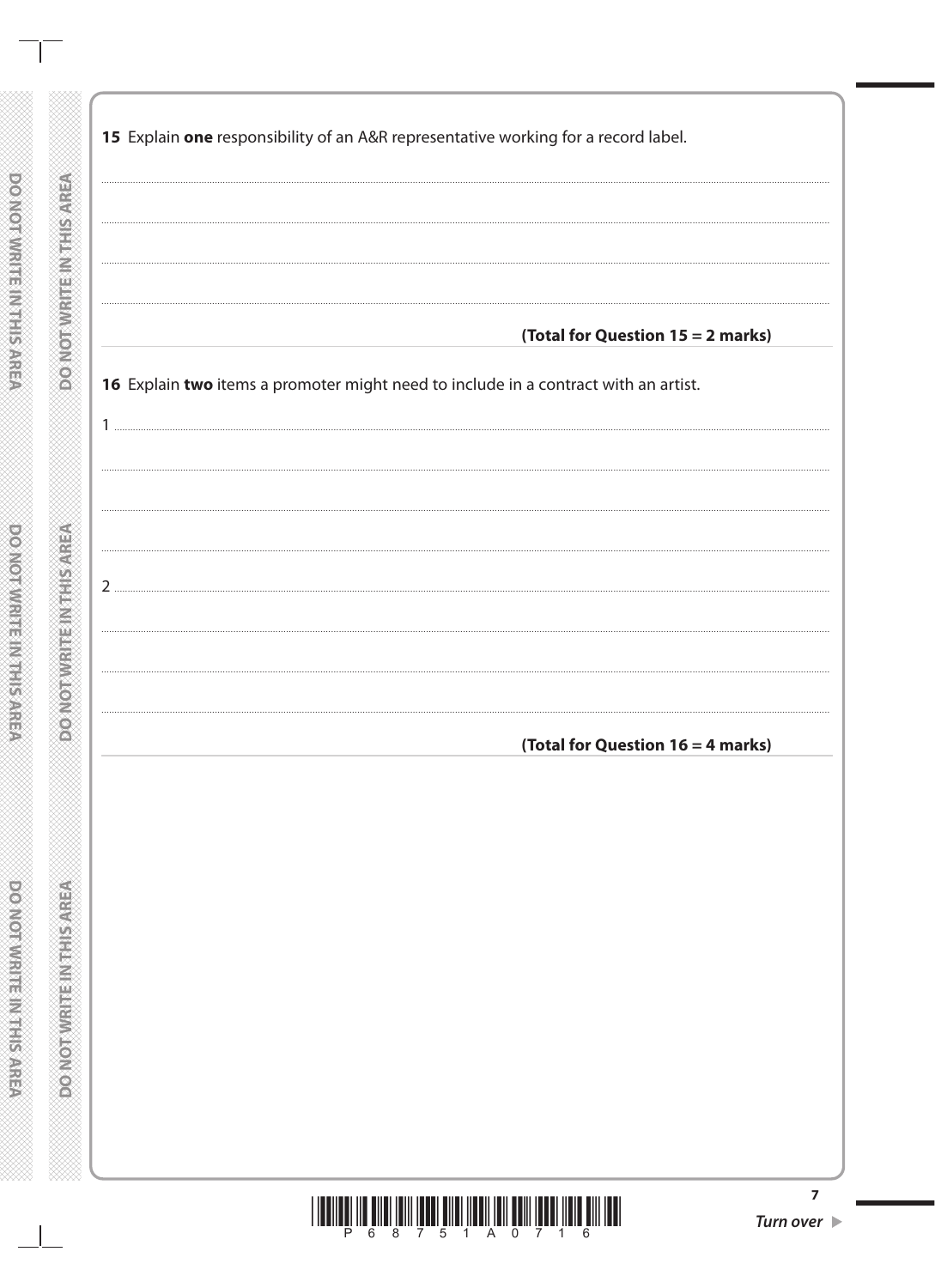| 17 As the promoter, Zach needs to choose a venue for the show.                                                           |                                 |                    |
|--------------------------------------------------------------------------------------------------------------------------|---------------------------------|--------------------|
| Discuss the factors a promoter would need to consider when choosing an<br>appropriate venue for an artist's performance. |                                 |                    |
|                                                                                                                          | <b>DOMORATION ENTIRES</b>       |                    |
|                                                                                                                          | <b>PONTO REPORT DESCRIPTION</b> |                    |
|                                                                                                                          | <b>DOMOROVANO EN MENSION</b>    | <b>MOTRAVERITY</b> |
| 8<br><u> ITIN ITIN DINI INDIN DIN BERKUMPUN INDI BIN ITIN</u><br>Ш<br>P<br>5 1 A<br>0<br>8 1 6<br>6<br>8<br>7            |                                 |                    |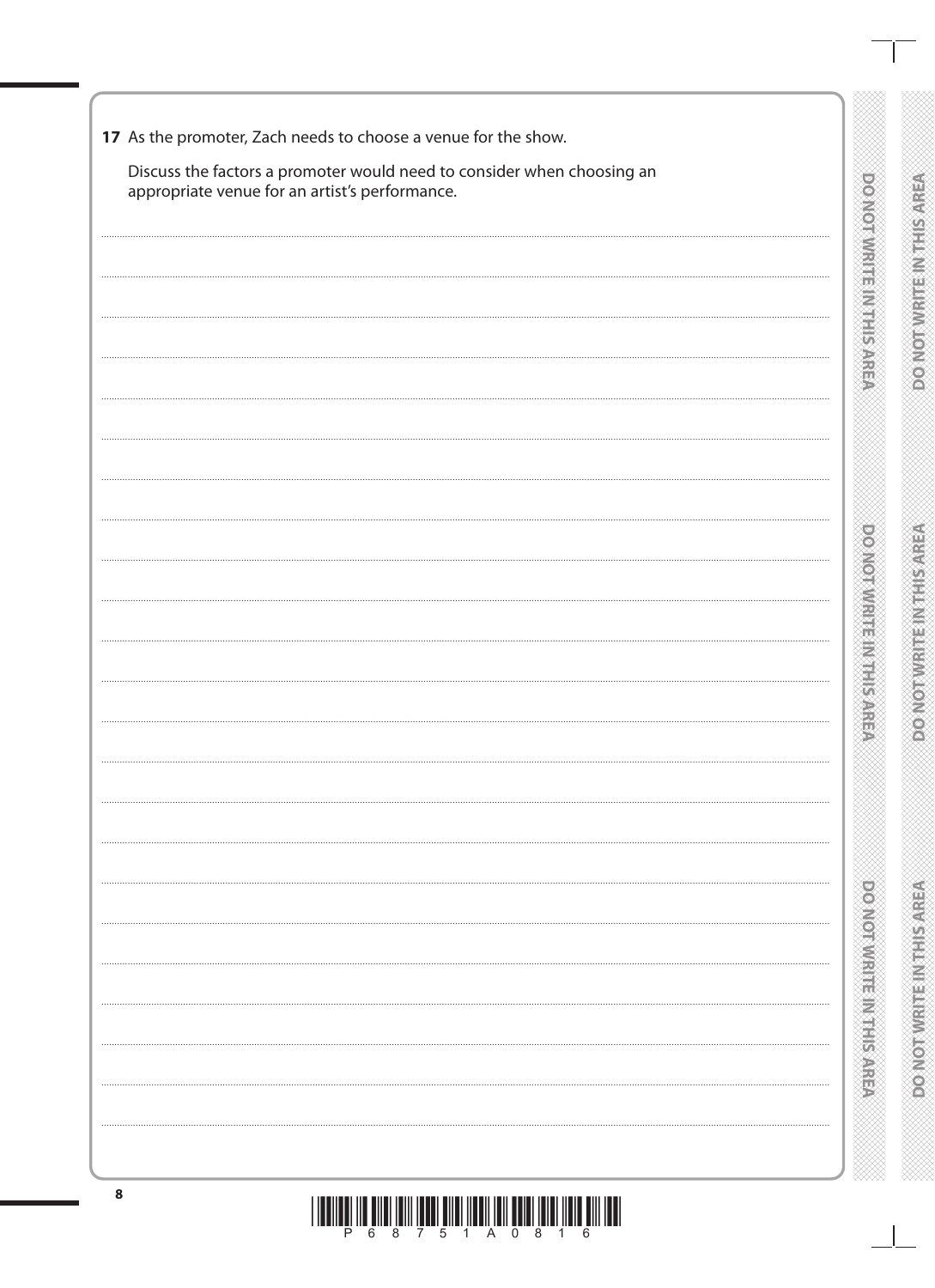| <b>DOMORATION CONSUMERS AND</b> | ī<br>Z<br>îî<br>E<br><b>DOM</b> |  |
|---------------------------------|---------------------------------|--|
| <b>DOMORATION IS NOT SAFE</b>   |                                 |  |
| <b>ONORWICE NEWSLESS</b>        | ⊯<br><b>METHURSONOOD</b>        |  |

 $\mathbb{R}^2$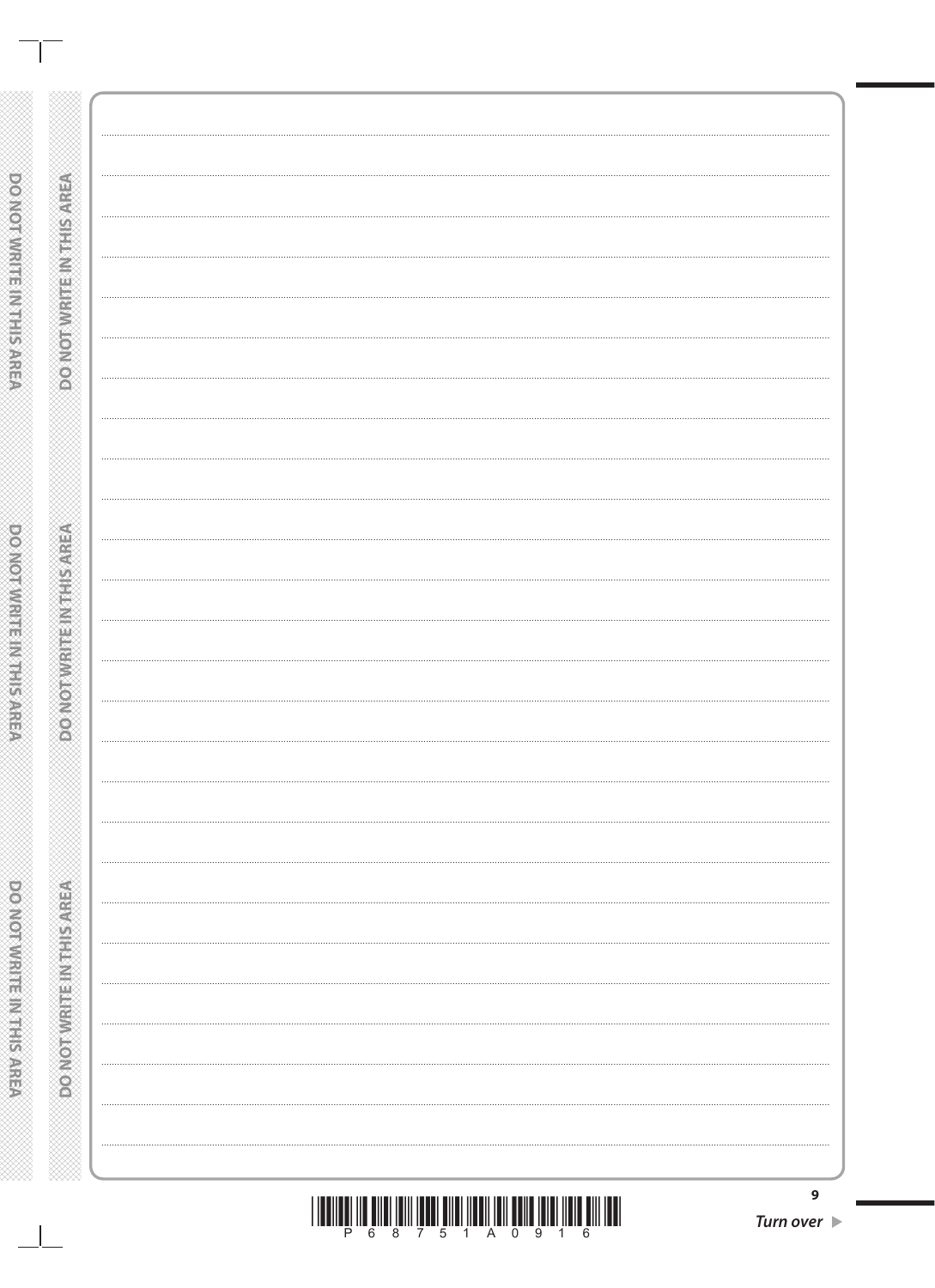|   | ć                                                                                                                                                                                                                                    |
|---|--------------------------------------------------------------------------------------------------------------------------------------------------------------------------------------------------------------------------------------|
|   |                                                                                                                                                                                                                                      |
|   |                                                                                                                                                                                                                                      |
|   |                                                                                                                                                                                                                                      |
|   | $\overline{\phantom{a}}$                                                                                                                                                                                                             |
|   | Z                                                                                                                                                                                                                                    |
|   | ì                                                                                                                                                                                                                                    |
|   | Ì<br>Ì<br>í                                                                                                                                                                                                                          |
|   |                                                                                                                                                                                                                                      |
|   | いへんへんへんへんへん                                                                                                                                                                                                                          |
|   |                                                                                                                                                                                                                                      |
|   | $\overline{a}$<br>ê                                                                                                                                                                                                                  |
|   |                                                                                                                                                                                                                                      |
|   |                                                                                                                                                                                                                                      |
|   | 4<br>J                                                                                                                                                                                                                               |
|   | $\overline{\phantom{a}}$                                                                                                                                                                                                             |
|   |                                                                                                                                                                                                                                      |
|   | S S S S S<br>'n<br>í<br>ŭ                                                                                                                                                                                                            |
|   |                                                                                                                                                                                                                                      |
|   | $\overline{a}$                                                                                                                                                                                                                       |
|   |                                                                                                                                                                                                                                      |
|   |                                                                                                                                                                                                                                      |
|   | Į<br>ׇ֦֘֝                                                                                                                                                                                                                            |
|   | ì<br>ś                                                                                                                                                                                                                               |
|   | $\overline{\phantom{a}}$                                                                                                                                                                                                             |
|   | $\overline{a}$                                                                                                                                                                                                                       |
|   | Ì                                                                                                                                                                                                                                    |
|   |                                                                                                                                                                                                                                      |
|   | I                                                                                                                                                                                                                                    |
|   |                                                                                                                                                                                                                                      |
|   |                                                                                                                                                                                                                                      |
|   | Í                                                                                                                                                                                                                                    |
|   |                                                                                                                                                                                                                                      |
|   | į                                                                                                                                                                                                                                    |
|   | ì                                                                                                                                                                                                                                    |
|   | j                                                                                                                                                                                                                                    |
|   | $\overline{\phantom{a}}$                                                                                                                                                                                                             |
|   |                                                                                                                                                                                                                                      |
|   |                                                                                                                                                                                                                                      |
|   |                                                                                                                                                                                                                                      |
|   |                                                                                                                                                                                                                                      |
|   | - へんへんへんへんへんへんへんへん<br>$\overline{\phantom{a}}$                                                                                                                                                                                       |
|   | ヘヘヘヘ                                                                                                                                                                                                                                 |
|   |                                                                                                                                                                                                                                      |
|   |                                                                                                                                                                                                                                      |
|   | l<br>١                                                                                                                                                                                                                               |
|   | u                                                                                                                                                                                                                                    |
|   | יונים בין הוא המונח המונח המונח המונח המונח המונח המונח המונח המונח המונח המונח המונח המונח המונח המונח המונח<br>המונח המונח המונח המונח המונח המונח המונח המונח המונח המונח המונח המונח המונח המונח המונח המונח המונח המונח המ<br>I |
|   |                                                                                                                                                                                                                                      |
|   |                                                                                                                                                                                                                                      |
|   | i                                                                                                                                                                                                                                    |
|   | $\overline{\phantom{a}}$                                                                                                                                                                                                             |
|   |                                                                                                                                                                                                                                      |
|   |                                                                                                                                                                                                                                      |
|   | ハハハハハハハハ                                                                                                                                                                                                                             |
|   | $\overline{a}$                                                                                                                                                                                                                       |
|   | いへんへんへんへんへんへん                                                                                                                                                                                                                        |
|   |                                                                                                                                                                                                                                      |
|   |                                                                                                                                                                                                                                      |
|   |                                                                                                                                                                                                                                      |
|   |                                                                                                                                                                                                                                      |
|   |                                                                                                                                                                                                                                      |
|   | $\overline{\phantom{a}}$                                                                                                                                                                                                             |
|   |                                                                                                                                                                                                                                      |
|   |                                                                                                                                                                                                                                      |
|   |                                                                                                                                                                                                                                      |
|   |                                                                                                                                                                                                                                      |
|   | ċ                                                                                                                                                                                                                                    |
|   |                                                                                                                                                                                                                                      |
|   |                                                                                                                                                                                                                                      |
|   | $\sim$ $\sim$ $\sim$                                                                                                                                                                                                                 |
|   |                                                                                                                                                                                                                                      |
|   |                                                                                                                                                                                                                                      |
|   |                                                                                                                                                                                                                                      |
|   |                                                                                                                                                                                                                                      |
|   |                                                                                                                                                                                                                                      |
|   | ׇ֦֘֡<br>è<br>×                                                                                                                                                                                                                       |
|   |                                                                                                                                                                                                                                      |
|   |                                                                                                                                                                                                                                      |
|   | ĺ                                                                                                                                                                                                                                    |
|   | $\overline{a}$                                                                                                                                                                                                                       |
|   |                                                                                                                                                                                                                                      |
|   | í                                                                                                                                                                                                                                    |
|   |                                                                                                                                                                                                                                      |
|   |                                                                                                                                                                                                                                      |
|   |                                                                                                                                                                                                                                      |
|   | Ì<br>J<br>١                                                                                                                                                                                                                          |
|   | $\overline{\phantom{a}}$<br>ś                                                                                                                                                                                                        |
|   | ij                                                                                                                                                                                                                                   |
|   | í                                                                                                                                                                                                                                    |
|   | くくへんへんへんへんへんへんへんへん                                                                                                                                                                                                                   |
|   | I                                                                                                                                                                                                                                    |
|   |                                                                                                                                                                                                                                      |
|   |                                                                                                                                                                                                                                      |
|   | è<br>j                                                                                                                                                                                                                               |
|   | à                                                                                                                                                                                                                                    |
|   |                                                                                                                                                                                                                                      |
|   |                                                                                                                                                                                                                                      |
|   | Ì                                                                                                                                                                                                                                    |
|   | ۱                                                                                                                                                                                                                                    |
| í |                                                                                                                                                                                                                                      |
|   | $\overline{\phantom{a}}$                                                                                                                                                                                                             |
|   | ヘヘヘヘヘヘヘ                                                                                                                                                                                                                              |
|   | ì<br>Í                                                                                                                                                                                                                               |
|   |                                                                                                                                                                                                                                      |
|   | i<br>S<br>ì                                                                                                                                                                                                                          |
|   |                                                                                                                                                                                                                                      |
|   |                                                                                                                                                                                                                                      |
|   |                                                                                                                                                                                                                                      |
|   |                                                                                                                                                                                                                                      |
|   |                                                                                                                                                                                                                                      |
|   |                                                                                                                                                                                                                                      |
|   | Í                                                                                                                                                                                                                                    |
|   |                                                                                                                                                                                                                                      |
|   |                                                                                                                                                                                                                                      |
|   | Í                                                                                                                                                                                                                                    |
|   |                                                                                                                                                                                                                                      |
|   | ١                                                                                                                                                                                                                                    |
|   | ð                                                                                                                                                                                                                                    |
|   |                                                                                                                                                                                                                                      |
|   | ĭ<br>١                                                                                                                                                                                                                               |
|   |                                                                                                                                                                                                                                      |
|   | ì                                                                                                                                                                                                                                    |
|   |                                                                                                                                                                                                                                      |
|   |                                                                                                                                                                                                                                      |
|   |                                                                                                                                                                                                                                      |

**DOOTMARTE MEETHS AREA** postostine and the state of **PONOTIVE RESIDENCES** (Total for Question 17 = 8 marks) **TOTAL FOR SECTION B = 17 MARKS** 

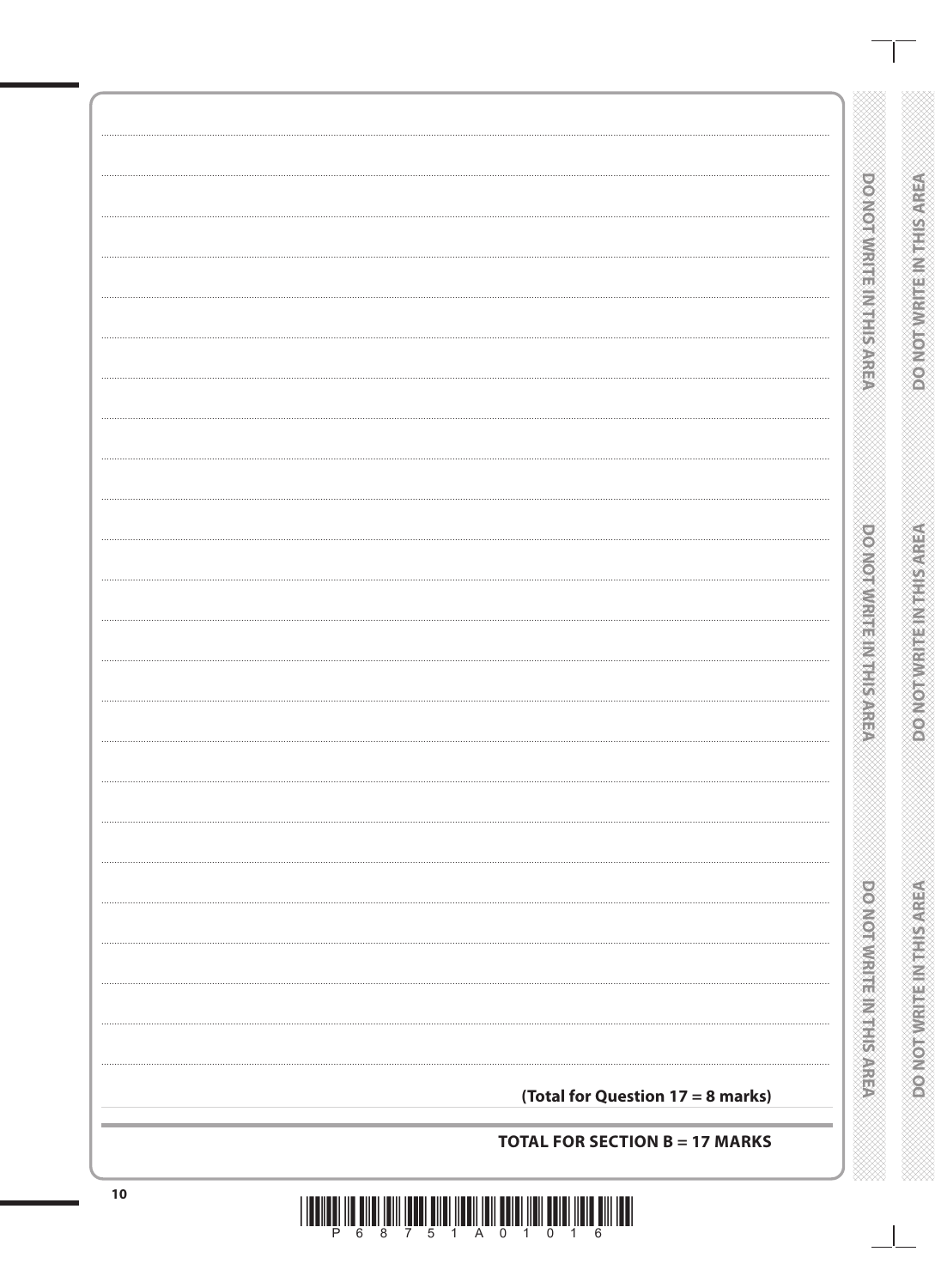Brief B should be used to answer questions 18 to 21.

Read Brief B carefully and then answer the questions.

## **Brief B – Ellie's aspirations**

### **Ellie's aspirations**

Ellie works in retail, in a record shop. Ellie is passionate about music and knows a lot about bands and recorded music as she listens to music in the shop all day. Ellie dreams of becoming a freelance music journalist so she can put all her music knowledge to good use. Ellie's ambition is to be able to earn a living writing about music.

....................................................................................................................................................................................................................................................................................

....................................................................................................................................................................................................................................................................................

Ellie currently works regular hours in the shop: 9am–5pm, five days a week, in full-time, permanent employment.

 $\overline{1}$ 

 $2$  . The contract of the contract of the contract of the contract of the contract of the contract of the contract of the contract of the contract of the contract of the contract of the contract of the contract of the con

**18** Identify **two** responsibilities of a music retail employee.

# **(Total for Question 18 = 2 marks)**



**DONORUS BRITISH DONOR** 

**DO NOT WRITE IN THIS AREA DO NOT WRITE IN THIS AREA DO NOT WRITE IN THIS AREA**

ő<br>Ö

**MORNWRITERN THIS MEET** 

**MERICAN CHERAL PRODUCT**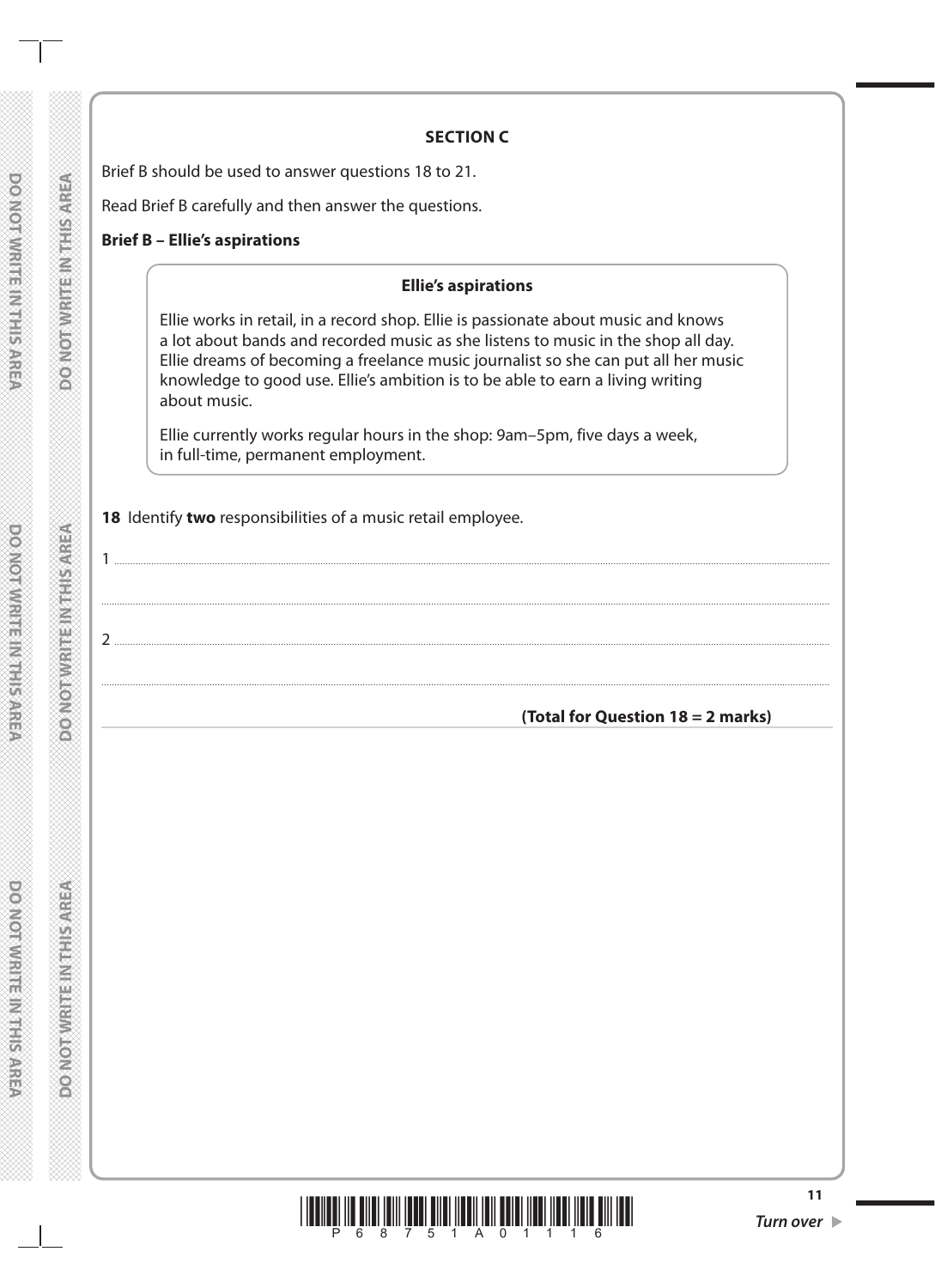| 19 Identify three tasks involved in turning a finished mastered mix into a CD ready to<br>be sold in a record shop.<br>1<br>3 | provident the Market State           |        |
|-------------------------------------------------------------------------------------------------------------------------------|--------------------------------------|--------|
| (Total for Question 19 = 3 marks)                                                                                             |                                      |        |
| 20 Many people buy music digitally via download.                                                                              |                                      |        |
| Explain two advantages for the consumer of buying music digitally instead of<br>from a record shop.                           | Š<br><b>NO. AND IN STREET ASSESS</b> | l<br>C |
| (Total for Question 20 = 4 marks)                                                                                             | <b>POSTORIO NE ESTADO NO PERSO</b>   |        |

**XXXXX** 

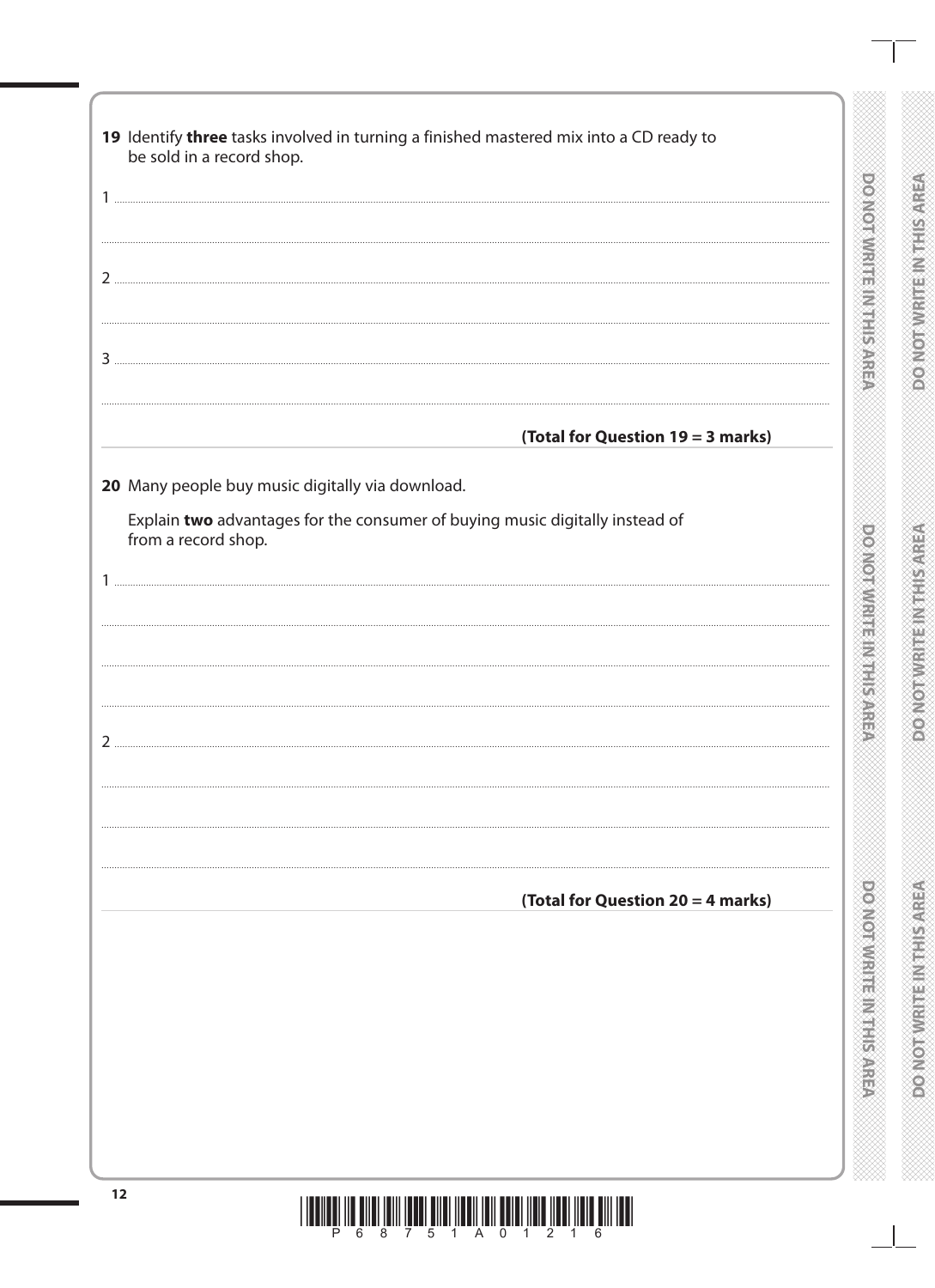| working in the record shop. | 21 Discuss the implications for Ellie of becoming a freelance music journalist instead of |                                       |
|-----------------------------|-------------------------------------------------------------------------------------------|---------------------------------------|
|                             |                                                                                           |                                       |
|                             |                                                                                           |                                       |
|                             |                                                                                           |                                       |
|                             |                                                                                           |                                       |
|                             |                                                                                           |                                       |
|                             |                                                                                           |                                       |
|                             |                                                                                           |                                       |
|                             |                                                                                           |                                       |
|                             |                                                                                           |                                       |
|                             |                                                                                           |                                       |
| $\ddotsc$                   |                                                                                           |                                       |
|                             |                                                                                           |                                       |
|                             |                                                                                           |                                       |
|                             |                                                                                           |                                       |
|                             |                                                                                           |                                       |
|                             |                                                                                           |                                       |
|                             |                                                                                           |                                       |
|                             |                                                                                           |                                       |
|                             |                                                                                           |                                       |
|                             |                                                                                           |                                       |
|                             |                                                                                           |                                       |
|                             |                                                                                           |                                       |
|                             |                                                                                           |                                       |
|                             |                                                                                           |                                       |
|                             |                                                                                           | 13<br>Turn over $\blacktriangleright$ |

 $\blacksquare$ 

po Norwrania Militara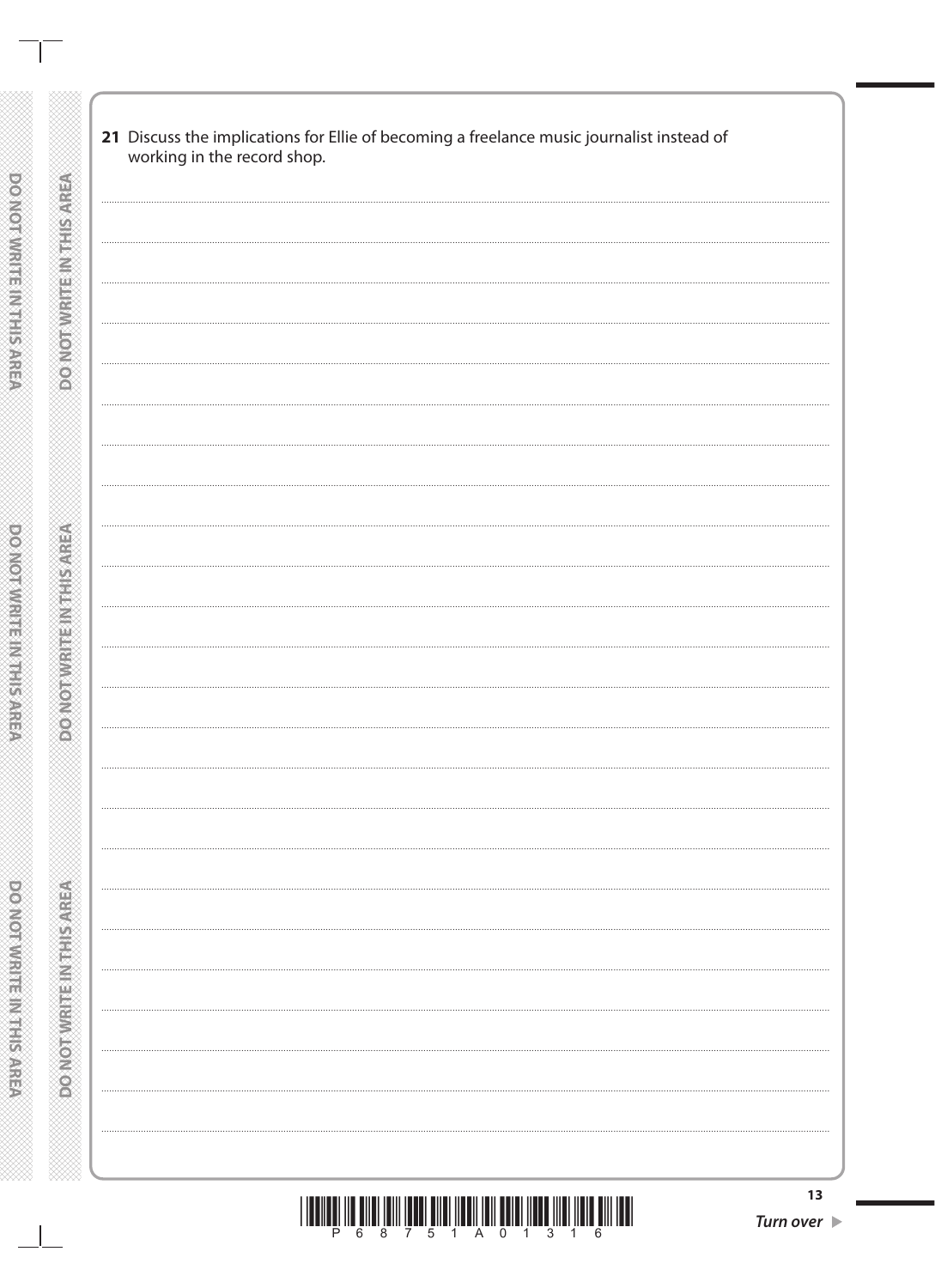| U<br>O      |                                      |
|-------------|--------------------------------------|
| ed<br>Za    |                                      |
|             | <b>PONOTAWER NEEDSAFER</b>           |
|             |                                      |
|             |                                      |
|             |                                      |
|             |                                      |
|             |                                      |
|             |                                      |
|             |                                      |
|             |                                      |
|             |                                      |
|             | <b>PORTORY HER MEETING CONTROL</b>   |
|             |                                      |
|             |                                      |
|             |                                      |
|             |                                      |
|             |                                      |
| <b>DONG</b> |                                      |
|             |                                      |
|             |                                      |
|             |                                      |
|             | <b>MERING IN REPORT ON THE STATE</b> |
|             |                                      |
|             |                                      |
|             |                                      |

# $\begin{array}{c} \vspace{2mm} \begin{array}{c} \vspace{2mm} \begin{array}{c} \vspace{2mm} \begin{array}{c} \vspace{2mm} \end{array} \\ \vspace{2mm} \end{array} \\ \vspace{2mm} \begin{array}{c} \vspace{2mm} \begin{array}{c} \vspace{2mm} \end{array} \\ \vspace{2mm} \end{array} \\ \vspace{2mm} \begin{array}{c} \vspace{2mm} \begin{array}{c} \vspace{2mm} \end{array} \\ \vspace{2mm} \end{array} \\ \vspace{2mm} \begin{array}{c} \vspace{2mm} \begin{array}{c} \vspace{2mm} \end$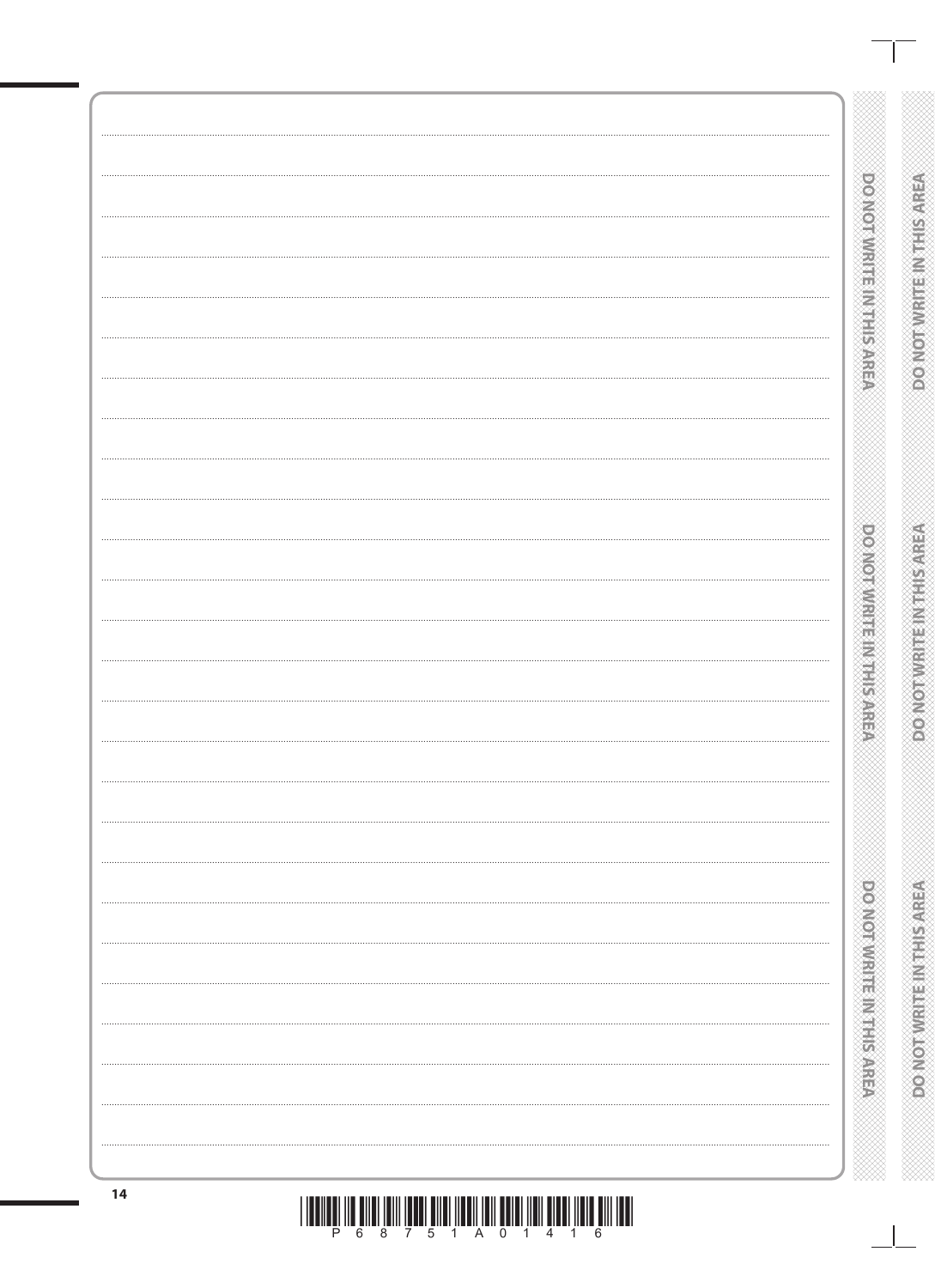| Ō<br><b>DONOIAMEEMINGS</b><br>ŷ,                                   |  |
|--------------------------------------------------------------------|--|
|                                                                    |  |
| <b>DOMORATION IS A PROPER</b><br>Ž                                 |  |
| <b>THIS AREA</b><br><b>ONOINNAISENNAISON</b><br><b>MELINARDINO</b> |  |

 $\overline{\phantom{a}}$ 

 $\Box\Box$